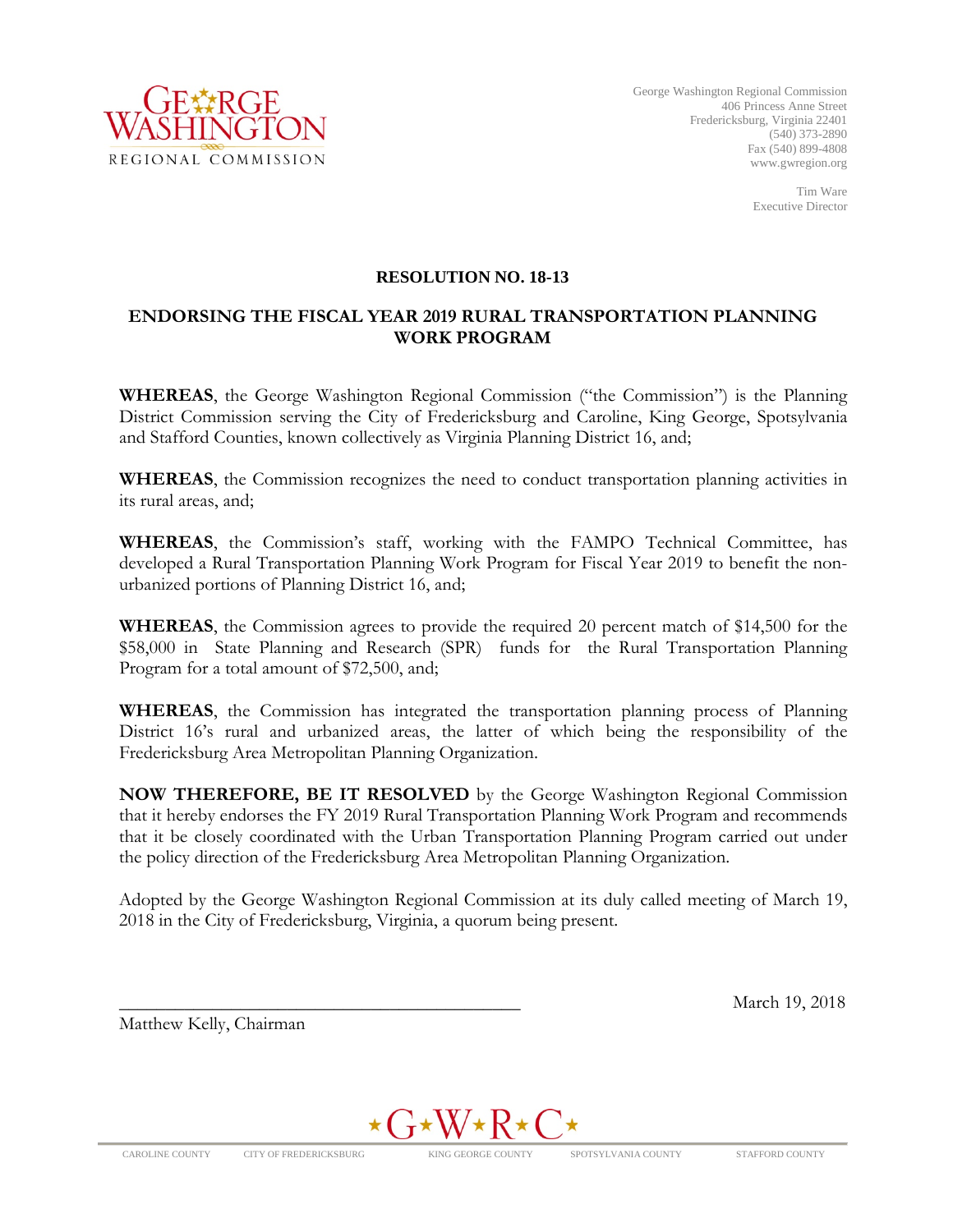# **George Washington Regional Commission**

## **FY-2019 Rural Transportation Planning Work Program July 01, 2018 – June 30, 2019**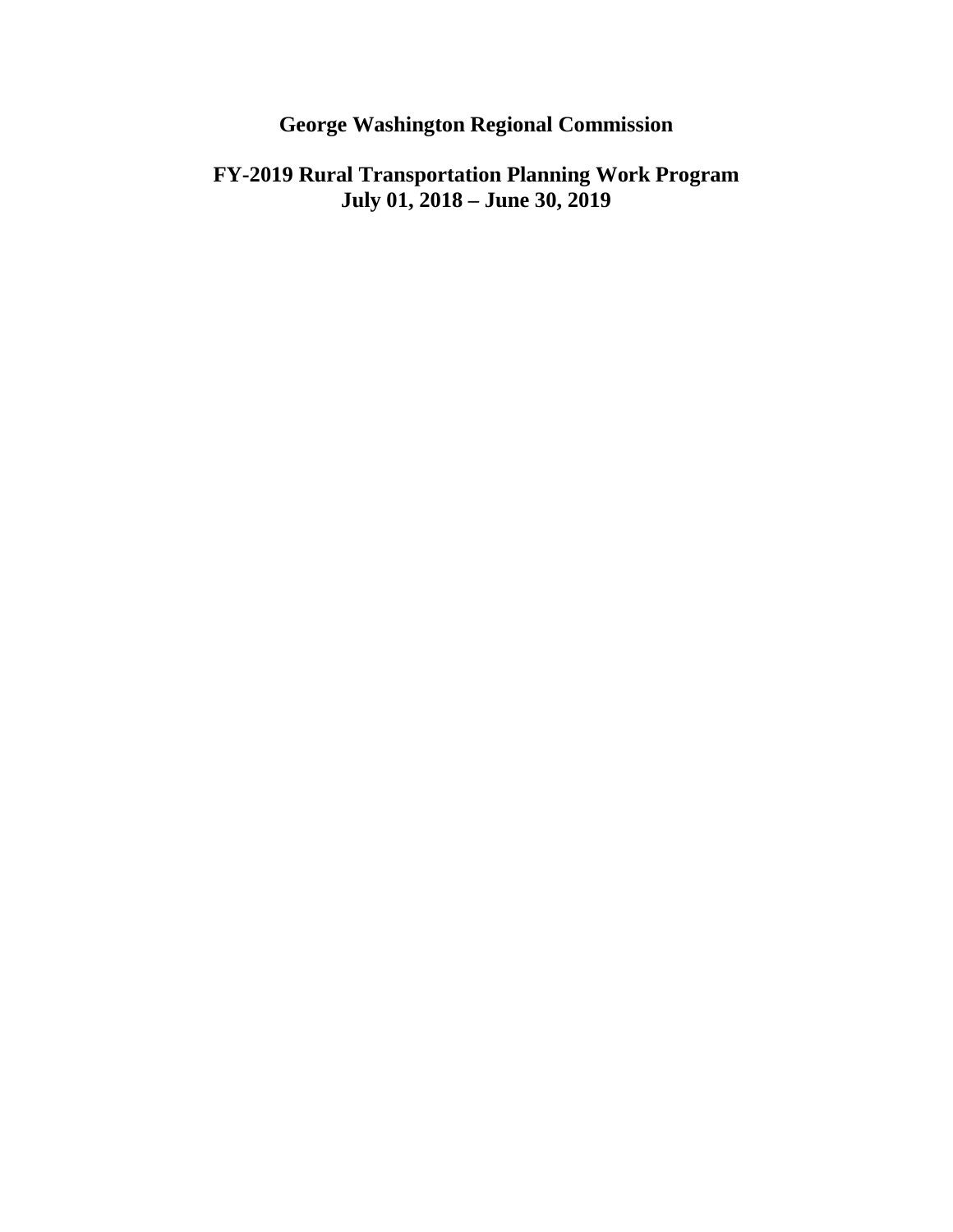### **Purpose and Objective**

The Virginia Department of Transportation (VDOT) allocates part of the State Planning and Research (SPR) funding to provide annual transportation planning assistance for non-urbanized areas within the Commonwealth. The Rural Transportation Planning (RTP) Program was created to aid the State in fulfilling the requirements of the State Planning Process to address the transportation needs of non-metropolitan areas. Funds appropriated under 23 U.S.C. 307(c) (SPR funds) are used in cooperation with the Department of Transportation, Commonwealth of Virginia for transportation planning as required by Section 135, Title 23, U.S. Code. These Federal funds provide 80 percent funding and require a 20 percent local match.

In FY-2019 each planning district commission / regional commission that has rural area will receive \$58,000 from VDOT's Rural Transportation Planning Assistance Program. The corresponding planning district commission / regional commission will provide a local match of \$14,500 to conduct rural transportation planning activities. This resource may be supplemented with additional planning funds. The arrangement of all such funds involves the development of a scope of work, approval and other coordination in the Transportation & Mobility Planning Division's (TMPD) administrative work programs.

The scope of work shall include specific activities as requested by VDOT and/or the Federal Highway Administration. The scope of work may also include activities or studies addressing other transportation planning related issues that may be of specific interest to the region. The criteria for the determination of eligibility of studies for inclusion as part of this work program are based upon 23 U.S.C. 307 (c), State Planning and Research.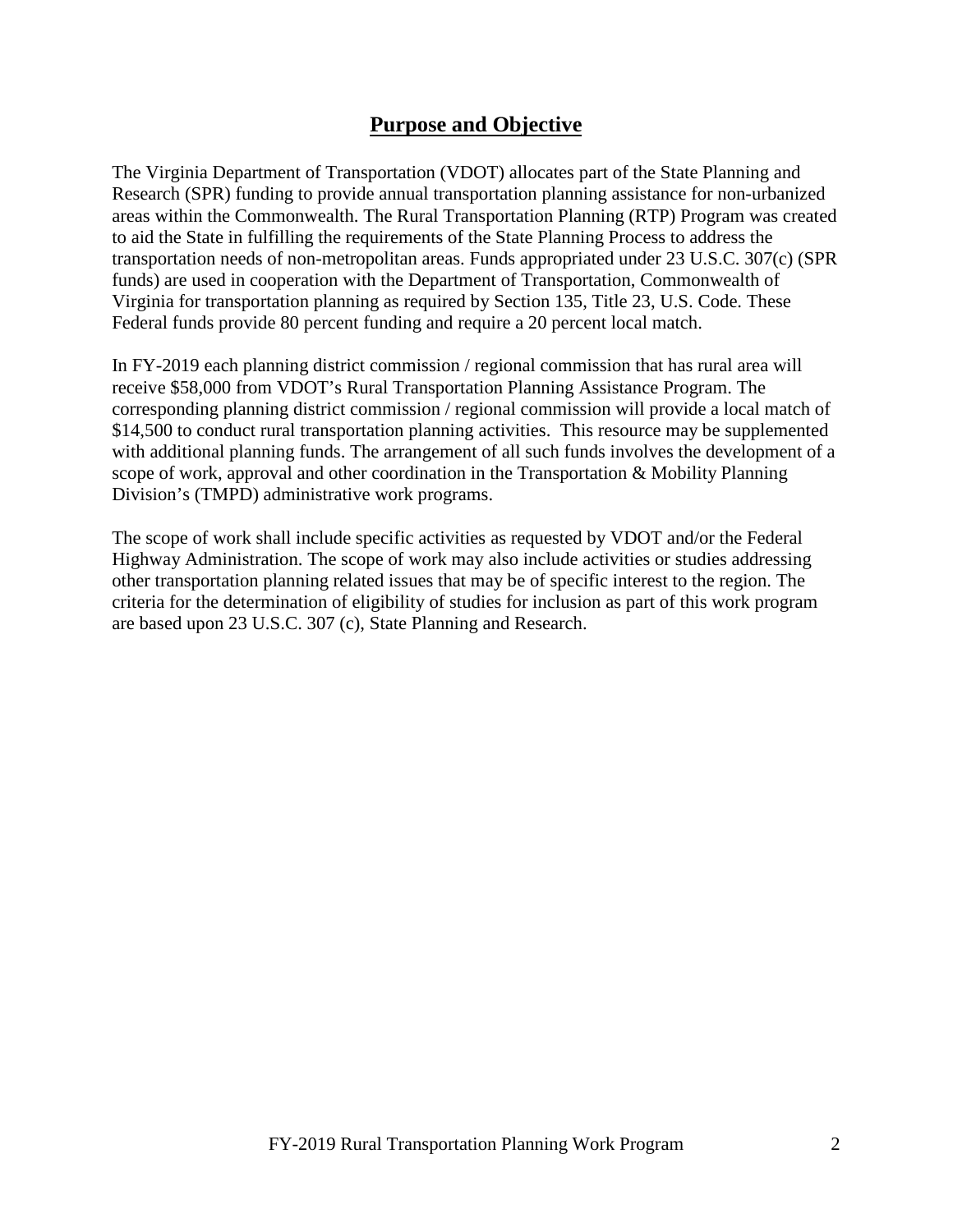#### **FY\_2019 - Program Administration (\$5,000.00)**

*Background and Objective:* The purpose of this work element is to facilitate regional participation and consensus building on transportation-related issues through a continuing, comprehensive, and coordinated planning process.

The staff of the George Washington Regional Commission (GWRC) will coordinate all regional rural transportation activities, as well as maintaining all records, processing all correspondence, and creating quarterly progress reports/invoices associated with these activities.

The Fredericksburg Area Metropolitan Planning Organization's (FAMPO) Technical Committee will serve as the advisory body for transportation issues and make recommendations to both the FAMPO and GWRC Policy Committees. The GWRC will implement the requirements of the FY-2019 agreement with VDOT for the utilization of Federal/State Planning and Research Funds.

**1. Work Element** - Provide fiscally sound management and accountability of State Planning and Research (SPR) funds through in-house accounting and control and quarterly reports to VDOT.

**Deliverable** - Quarterly Reports and Invoices for the FY-2019 Rural Transportation Program as well as the development of the FY-2020 Rural Transportation Work Program. **\$2,500**

**2. Work Element** - Maintain contacts and attend meetings with the Regional stakeholders, including: local government officials/staff, regional agencies, neighboring PDC's, VDOT representatives, and other federal, state and local agencies concerning transportation issues.

**Deliverables** - Coordination of rural transportation planning activities with metropolitan planning activities taking place within GWRC/FAMPO as well as the Commonwealth of Virginia and neighboring PDCs. **\$2,500**

| <b>SPR Funds</b> $(80\%)$ | \$4,000.00 |
|---------------------------|------------|
| PDC Funds $(20\%)$        | \$1,000.00 |
|                           |            |

**Total Budgeted Expenditure for Program Administration \$5,000.00**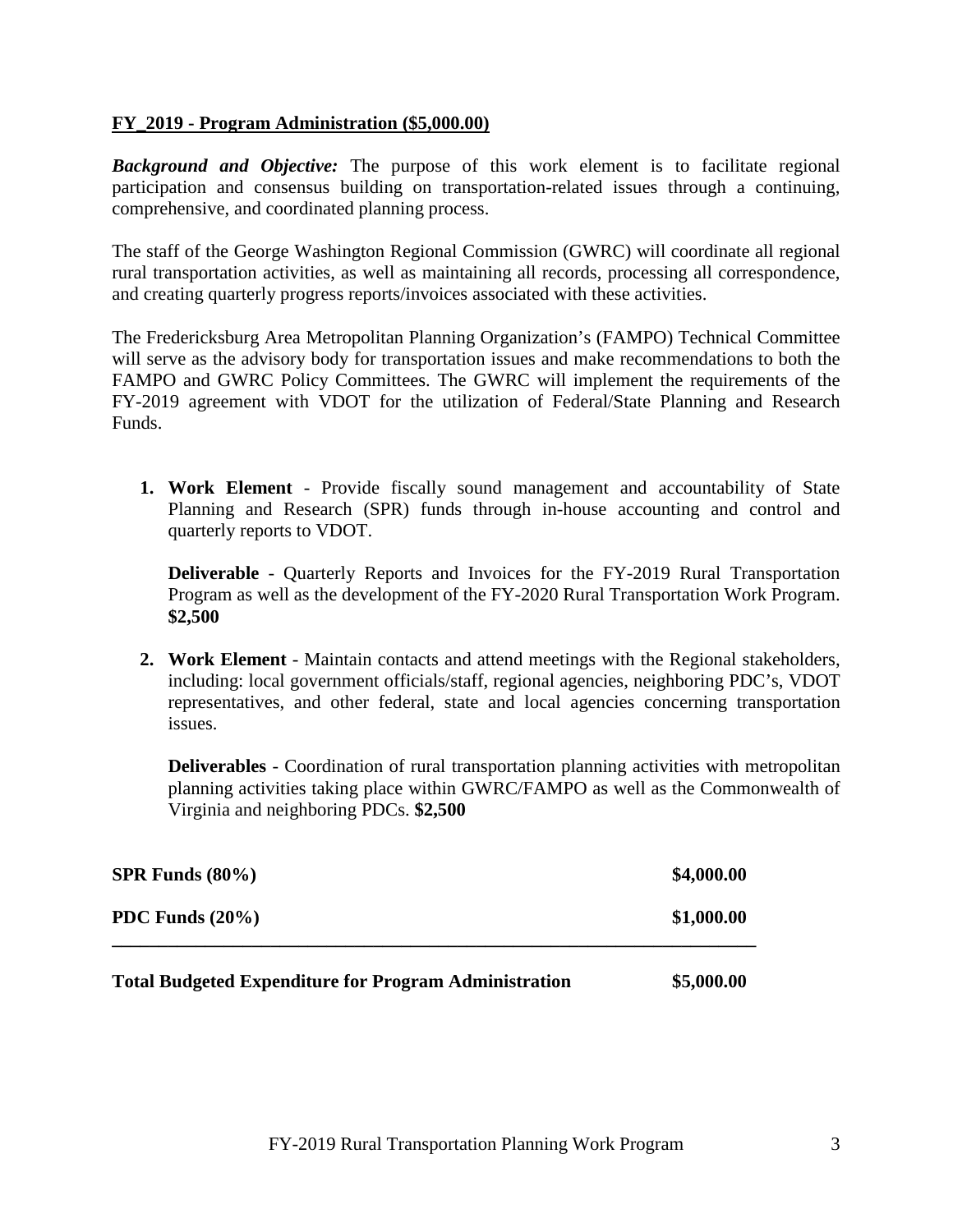#### **FY\_2019 - Program Activities (\$67,500.00)**

#### **1. FY\_2019 – VDOT Statewide Planning Assistance and Coordination (\$15,000.00)**

#### **Tasks for the FY-19 Rural Work Program:**

#### **Required:**

- Participate in VTrans webinars and Smart Scale Regional Meetings
- Participate in meetings with VDOT staff regarding Title VI and Environmental Justice compliance
- Participate in the Fall and Spring Transportation Meeting held in your region and provide a display for the Fall Meeting to serve as outreach to the region's citizens.
- Participate in any additional outreach meetings that may arise and provide / review data as requested by VDOT throughout the fiscal year.
- Participate with the MPOs and VDOT on setting performance measure goals.
- Coordinate with VDOT as needed concerning Smart Scale Applications
- Coordinate with VDOT as needed concerning STARS studies and other VDOT planning studies
- Provide VDOT's Transportation Mobility and Planning Division Central Office with updated Travel Demand Management Plans when submitted to DRPT.

| <b>Total Budgeted Expenditure for Program Activities</b> | \$15,000.00 |
|----------------------------------------------------------|-------------|
| PDC Funds $(20\%)$                                       | \$3,000.00  |
| $SPR$ Funds $(80\%)$                                     | \$12,000.00 |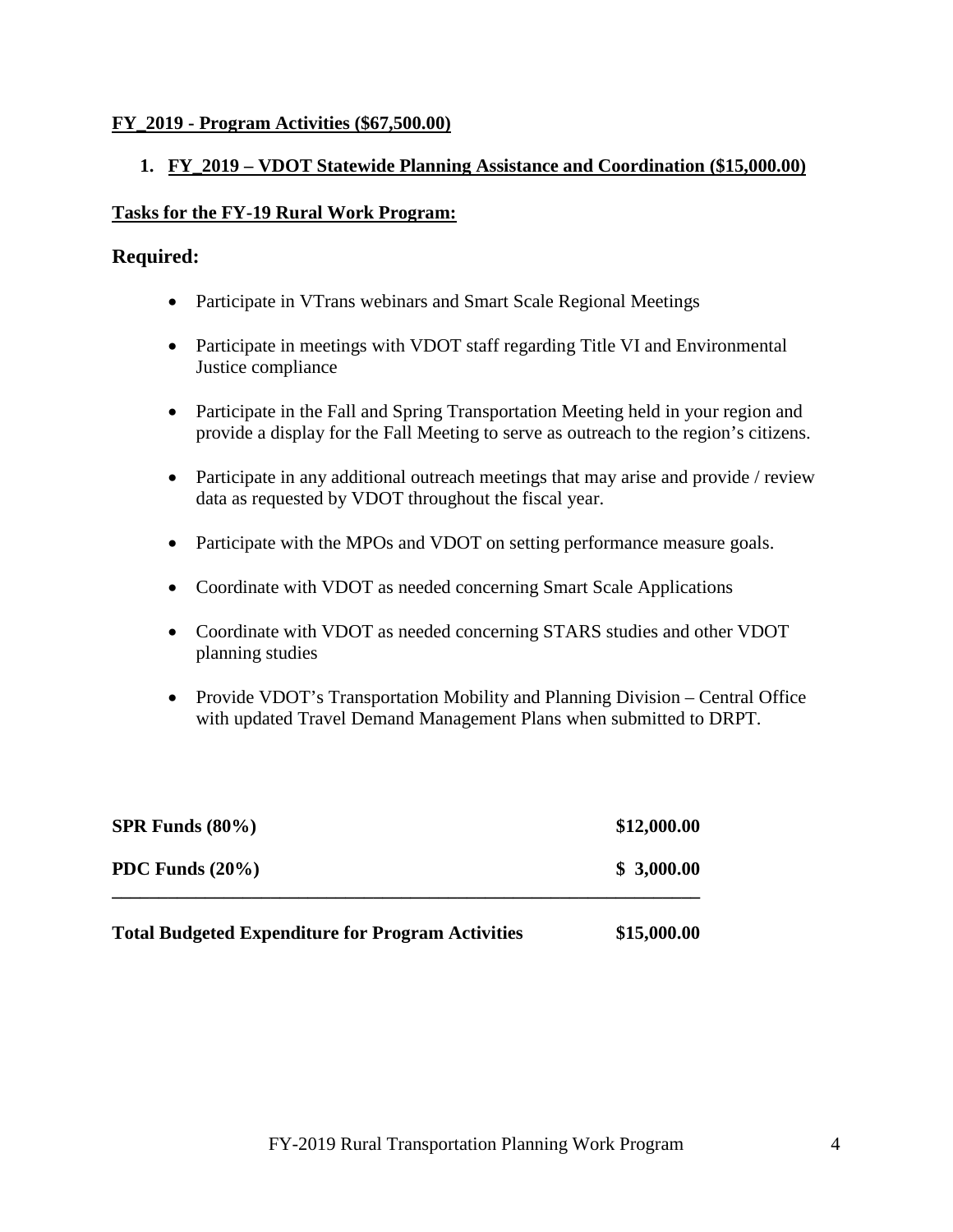#### **2. FY\_2019–Local/Planning Assistance/Long-Range Planning (\$52,500.00)**

*Background and Objective:* Address regionalized transportation issues that are identified by the FAMPO Technical Committee, the Planning District Commission and the rural localities in the Region.

FAMPO will work to update its 2045 Regional Long-Range Transportation Plan to a new 2050 Regional Long-Range Transportation Plan. The State Planning and Research (SPR) funds contained in this work program will be used to fund the rural portion (Caroline and King George Counties) of the 2050 LRTP update, which is being undertaken on a Region-wide basis to better coordinate the metropolitan and non-metropolitan planning processes. FAMPO will also support other regional studies and planning efforts in Caroline and King George Counties.

Individual projects and work elements are described below:

**1. Local Transportation Planning and Analysis Support -** Support and guidance to local governments in local planning efforts, identifying/developing rural transportation projects and technical assistance in cost estimating, transportation planning and transportation analysis including GIS analysis and mapping. Additionally, GWRC/FAMPO staff will assist rural localities with Smart Scale project application development as needed.

**Deliverables** – Technical memorandums, GIS data and mapping. **\$10,000**

**Regional and Long-Range Transportation Planning –** In FY-2019, GWRC/FAMPO will begin its 2050 Long-Range Transportation Plan(LRTP) effort (for both urban and rural areas). Major elements to the long-range plan update include all requirements for metropolitan long-range planning (Title 23 CFR 450C), highway, freight, aviation, transit and bicycle and pedestrian plans as well as the incorporation of performance metrics, and alternative funding strategy scenario analysis. The 2050 LRTP plan is scheduled for adoption by May of 2019.

GWRC/FAMPO staff will also continue support and participate in the State US Rte 301/Rte 207 study and other corridor planning efforts related to the planned capacity expansion at the US Rte 301 Governor Nice Bridge.

**Deliverables** – updated multi-modal long range transportation plan for the George Washington Region. Participation in State US Rte 301/Rte 207 **\$42,500.**

| $SPR$ Funds $(80\%)$                                     | \$42,000.00 |
|----------------------------------------------------------|-------------|
| PDC Funds $(20\%)$                                       | \$10,500.00 |
| <b>Total Budgeted Expenditure for Program Activities</b> | \$52,500.00 |